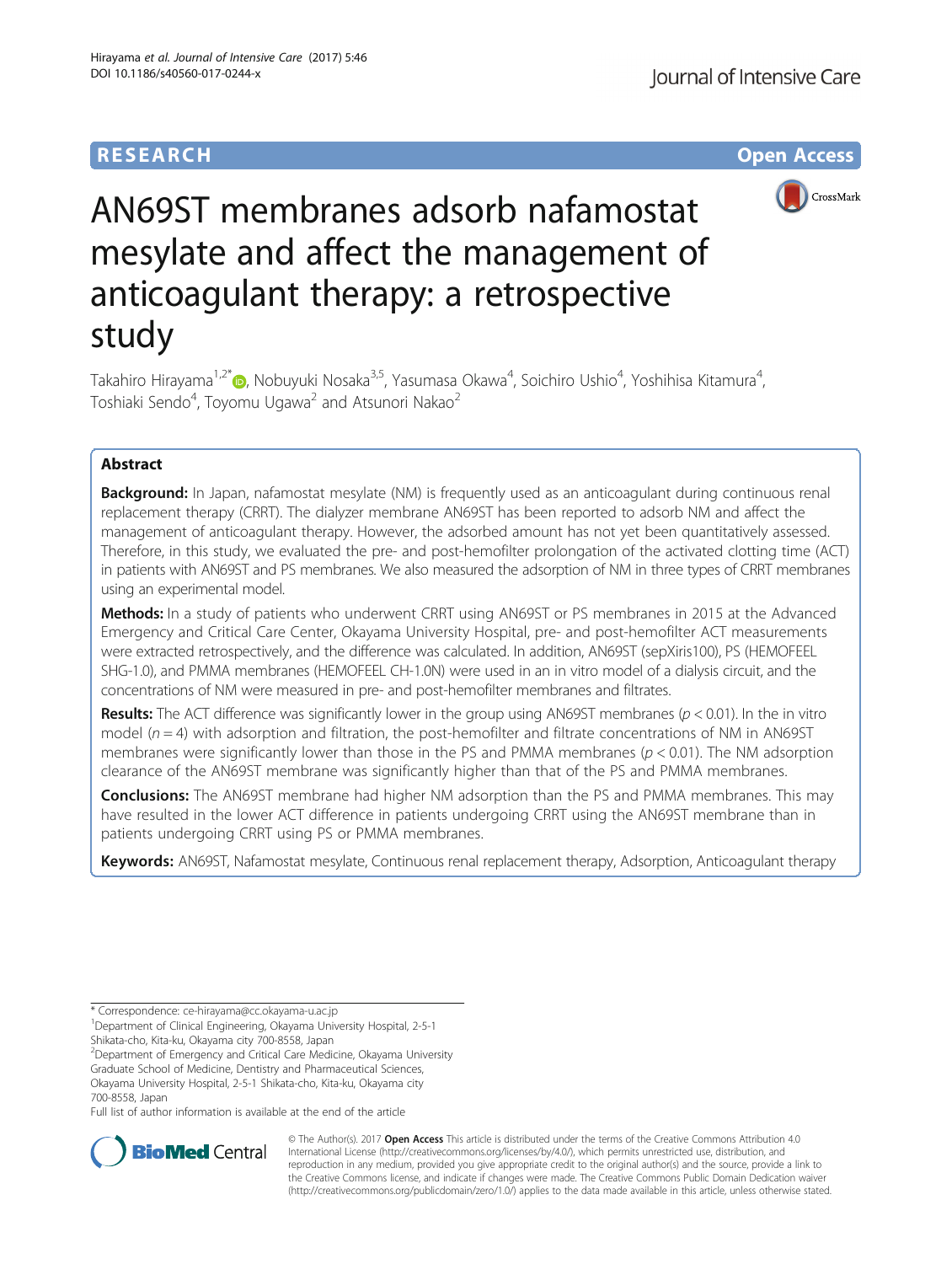## Background

Continuous renal replacement therapy (CRRT) has a milder impact on hemodynamics than intermittent hemodialysis therapy and enables strict management of the body fluid balance, acid-base equilibrium, electrolytes, and plasma osmotic pressure. Accordingly, CRRT has been widely used in the treatment of acute renal injury [[1\]](#page-5-0). However, CRRT requires long-term anticoagulation management [\[2](#page-5-0)]. In Japan, nafamostat mesylate (NM) is used in most patients receiving CRRT because it does not affect the patient's coagulability in vivo [\[3](#page-5-0)]. NM is a serine protease inhibitor with a molecular weight of 539 Da that exerts non-antithrombin IIImediated anticoagulant effects by strongly inhibiting activated coagulation factors, such as factor IIa (thrombin), factor Xa, and factor XIIa. In addition, NM also has an inhibitory effect on platelet coagulability. In the blood, NM is rapidly degraded by carboxylesterase; as a result, its active half-life in the blood (β-phase) is 23.1 min. NM can also be eliminated through dialysis. Therefore, NM exerts anticoagulant effects only in extracorporeal circulation circuits, whereas in vivo, NM is quickly inactivated, enabling safe management of coagulation [\[4](#page-5-0)].

The AN69ST membrane is currently attracting attention in the field of intensive care because of its ability to adsorb cytokines, making it potentially beneficial in the treatment of patients with septic shock [\[5](#page-5-0), [6](#page-5-0)]. The AN69ST membrane was developed based on the AN69 membrane, which was released in the market in France in 1969. Because the AN69 membrane has a strong negative charge, it poses problems such as induction of bradykinin production [[7\]](#page-5-0) and adsorption of pharmacological agents such as NM [\[8](#page-5-0)]. Therefore, with the AN69ST membrane, surface treatment has been performed to neutralize the negative charge at the surface of the membrane. Additionally, reduction of bradykinin production has been achieved by reducing the zeta potential at the point of contact between the blood and the surface of the membrane to a level that is lower than that found in the AN69 membrane [[9](#page-5-0)]. However, few studies have examined the adsorption of drugs by the AN69ST membrane, and no previous studies have quantitatively assessed the amount of adsorption.

Therefore, in this study, the pre- and post-hemofilter difference in the activated clotting time (ACT) in patients using the AN69ST membrane was calculated, and the values were compared with those in patients who used PS membranes. In addition, the amounts of NM adsorbed on AN69ST, PS, and PMMA membranes were quantitatively measured and compared in an in vitro model, and the capacity of the AN69ST membrane to adsorb NM was evaluated.

## **Methods**

## Measurement of the ACT and calculation of its difference

This study was performed in patients who were hospitalized at the Advanced Emergency and Critical Care Center, Okayama University Hospital in 2015, and who were receiving CRRT with AN69ST or PS membranes. In addition, we extracted data for patients whose respective pre- and post-hemofilter ACT was measured simultaneously after initiation of CRRT, and we calculated the ACT difference  $[ACT]$  difference  $[s] = ACT$ post-hemofilter − ACT pre-hemofilter). For the measurement of the ACT, we used a Hemochron Response device (Heiwa Bussan, Co. Ltd., Tokyo, Japan) and Hemochron ACT tubes (Celite ACT; FTCA510; Heiwa Bussan, Co. Ltd.; Fig. 1). This study was approved by the Ethics Committee of Okayama University Hospital (approval no. Ken1610-510).

## In vitro model of a dialysis circuit and measurement of NM levels

The following hemofilters were used  $(n = 4 \text{ each})$ : AN69ST membrane (sepXiris100; Baxter Co. Ltd., Tokyo, Japan), PS membrane (Hemofeel SHG1.0; Toray Medical Co., Ltd., Tokyo, Japan), and PMMA membrane

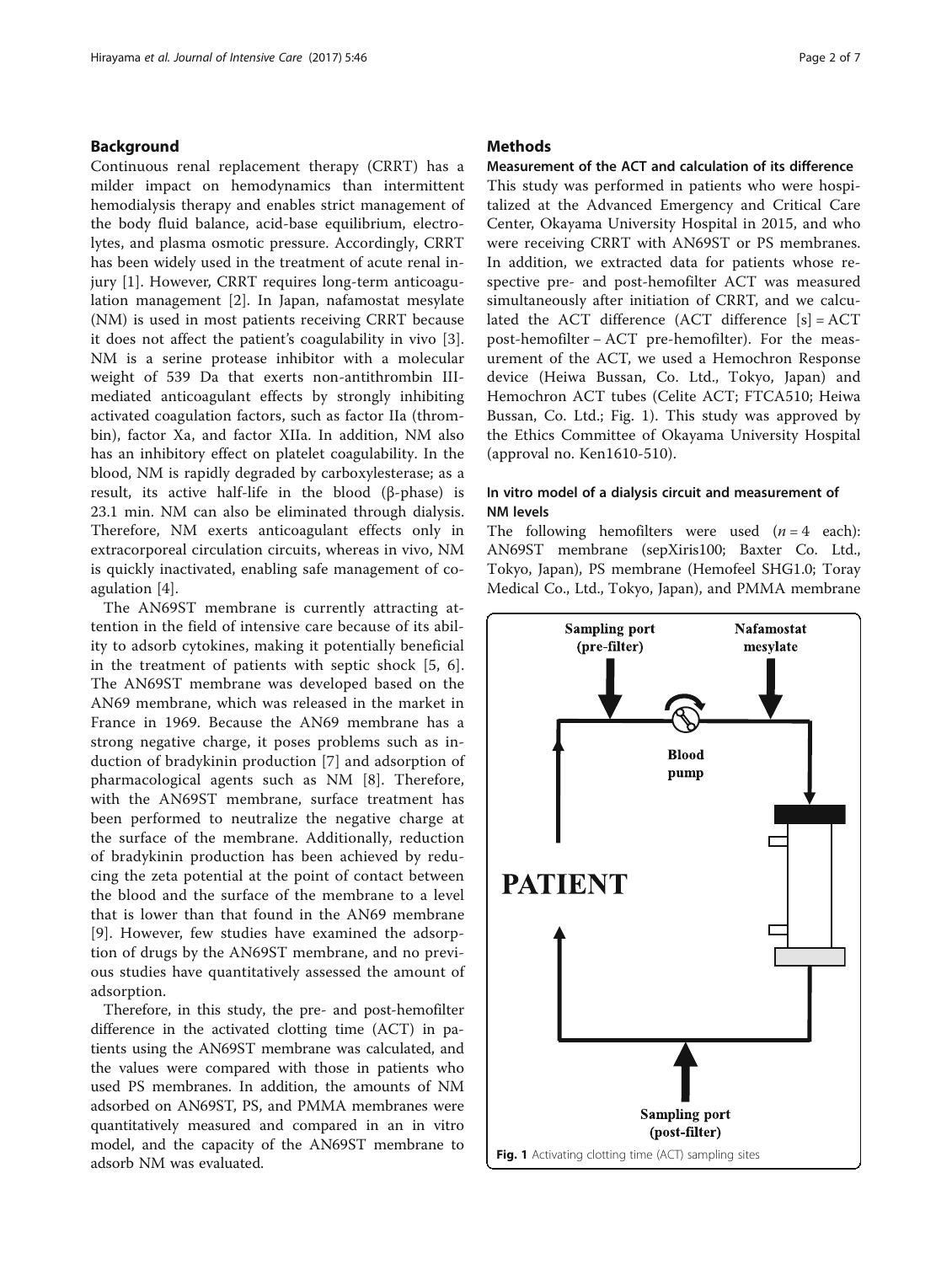(Hemofeel CH1.0N; Toray Medical Co., Ltd.; Table 1). The device used in this study was a JUN-505 (Junken Medical, Co., Ltd., Tokyo, Japan). Only normal saline solution was used as the filling solution to eliminate the influence of other substances. In the clinical setting, heparin coating was performed by adding heparin sodium to the filling solution; however, because the presence or absence of heparin has been reported to not result in any differences in the amount of adsorption of high-mobility group box-1 [\[10](#page-5-0)], heparin priming was not performed in our study.

To calculate the NM clearance, pre- and posthemofilter samples and filtrates were collected under the following conditions: blood pump, 80 mL/min; filtrate pump, 1000 mL/h; NM, 100 mg/h (Fig. [2\)](#page-3-0). Although pre-hemofilter samples were collected from the site before administering NM in the clinical setting to observe excess or shortage of anticoagulant, we collected prehemofilter samples from the site after administering NM in an in vitro setting to quantify NM adsorption by each membrane. To normalize the sample concentrations, the timing of blood sampling was aligned with that of the time elapsed since the activation of the pump. The timing for sampling was considered as the time when the NM had fully reached the sampling port, which was determined based on measurement of the priming volume of the blood circuit.

The NM used in this study was nafamostat mesylate (MEEK; Meiji Seika Pharma Co. Ltd, Tokyo, Japan), and the normal saline solution used in this study was Terumo (Terumo Corp., Tokyo, Japan). Nafamostat mesylate (Wako Pure Chemical Industries, Ltd., Tokyo, Japan) was used as the standard substance, and ethyl phydroxybenzoate (Wako Pure Chemical Industries, Ltd) was used as the internal standard substance.

NM was quantified by high-performance liquid chromatography (HPLC). Measurement devices from Shimadzu Emit Co., Ltd. were used (pump: LC-20AT; ultraviolet/ visible detector: SPD-20A; column oven: CTO-20AC; degasser: DGU-20A5R). The HPLC conditions were as follows: flow rate, 1.0 mL/min; wavelength, 260 nm; injection volume, 100 μL; C18-Supersphar column (4 μm, 125 mm  $\times$  4 mm); and column temperature, 40 °C. The mobile phase consisted of 0.1 M acetic acid (sodium 1 heptanesulfonate 6.07 g/L):acetonitrile (70:30). An isocratic analysis was performed.

Various equations were used for calculation of NM clearance (Table [2\)](#page-3-0). In addition, for the AN69ST, PS, and PMMA membranes, the sieving coefficient (SC) was 1.0.

## Statistical analysis

All data are expressed as the mean ± standard deviation (SD) and were compared using chi-squared tests, Mann-Whitney *U* tests, or one-way analysis of variance followed by Tukey's post-test where appropriate.  $p < 0.05$ was considered significant. All statistical calculations were performed using GraphPad Prism 6.0 (GraphPad Software, San Diego, CA, USA).

## Results

## The difference in ACT was significantly lower with the AN69ST membrane

There were 122 and 37 ACT measurements in 19 AN69ST-treated patients and 11 PS-treated patients, respectively. Table [3](#page-3-0) shows the characteristics of the patients participating in this study. The proportion of sepsis patients was significantly higher in the AN69ST group. Figure [3a](#page-4-0) shows the pre- and post-filter average ACT in each membrane. Compared with the PS group, the AN69ST group had higher and lower pre- and postfilter ACT values, respectively ( $p < 0.01$ ). Figure [3b](#page-4-0) shows the pre- and post-filter ACT difference in the AN69ST and PS membrane groups. The ACT difference was significantly lower in the AN69ST membrane group ( $p <$ 0.01). The amounts of NM used with the AN69ST and PS membranes were  $16.8 \pm 7.1$  and  $17.7 \pm 8.4$  mg/h, respectively, and this difference was not significant.

## NM adsorption was significantly higher with the AN69ST membrane

Figure [4](#page-4-0) shows the NM concentrations in pre- and posthemofilter samples and in filtrate samples when both the blood pump and filtrate pump were activated. The concentrations of NM in the filtrate and post-hemofilter samples were significantly lower in the circuit using the AN69ST membrane than in circuits using the two other membranes ( $p < 0.05$ ; Fig. [4](#page-4-0)). Finally, we calculated the clearance of NM with each type of hemofilter (Fig. [5](#page-5-0)). The highest clearance of NM was found when the AN69ST membrane was used ( $p < 0.01$ ); in comparison with the findings obtained with the other membranes,

|  | <b>Table 1</b> Characteristics of the three hemofilters |  |  |  |
|--|---------------------------------------------------------|--|--|--|
|--|---------------------------------------------------------|--|--|--|

| Dialysis membrane | Material                            | Structure  | Surface area<br>(m <sup>2</sup> ) | Inner diameter<br>(um) | Wall thickness<br>(num) | Priming volume<br>(mL) |
|-------------------|-------------------------------------|------------|-----------------------------------|------------------------|-------------------------|------------------------|
| sepXiris100       | Polyacrylonitrile (surface treated) | Symmetric  | 1.0                               | 240                    | 50                      | 69                     |
| Hemofeel SHG-1.0  | Polysulfone                         | Asymmetric | 1.0                               | 200                    | 40                      | 67                     |
| Hemofeel CH-1.0N  | Polymethylmethacrylate              | Symmetric  | 1.0                               | 200                    | 30                      | 58                     |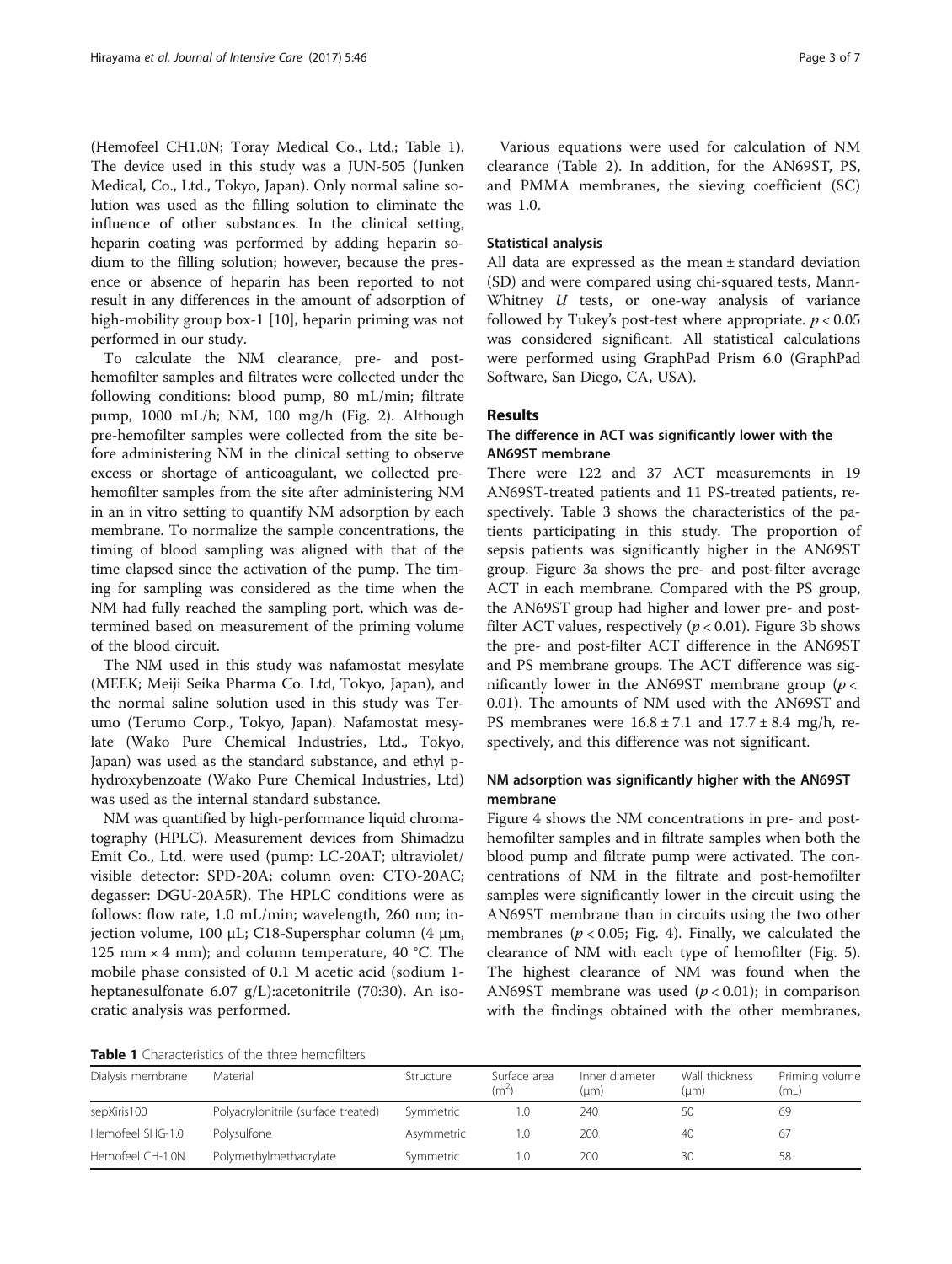<span id="page-3-0"></span>

the adsorption clearance  $CL_{ad}$  accounted for a significantly larger proportion, whereas the filtration clearance (CL<sub>f</sub>) did not contribute substantially ( $p < 0.01$ ). Comparable  $CL<sub>f</sub>$  values were found with the PS and PMMA membranes, whereas the  $CL_{ad}$  tended to be higher with the PMMA membrane.

## **Discussion**

AN69 membranes are copolymers of acrylonitrile and sodium methallyl sulfonate and are characterized by their strong negative charge. As a result, positively charged cytokines and NM are adsorbed into the hemofilter through ion binding. For generation of AN69ST membranes, AN69 membranes were subjected to surface treatment with biocompatible polyethyleneimine, resulting in a weaker negative charge [[11\]](#page-6-0). In the clinical setting, heparin priming is generally performed, where the membrane surface is coated with heparin [[12](#page-6-0)]; thus, the negative charge is attenuated by addition of positive charges to the membrane. However, because some negative charges still remain, NM is adsorbed.

The basic principles of substance removal by hemofilters involve the following three elements: dialysis

|  |  | Table 2 Clearance formulas |
|--|--|----------------------------|
|--|--|----------------------------|

| $CLs = (CBi - CBo)/CBi × (QB - QF) + QF$   |
|--------------------------------------------|
| $CL_f = CF/CB_i \times OF$                 |
| $CL_{ad} = CL_{c} - CL_{f}$                |
| $SC = 2CF/(C_{\text{Ri}} + C_{\text{Ro}})$ |
|                                            |

 $C_{Bi}$  inlet (pre-hemofilter) solute concentration,  $C_{Bo}$  outlet (post-hemofilter) solute concentration, CF filtrate solute concentration, QB blood flow, QF filtration flow

(diffusion), filtration (convection), and adsorption. Given that there is no NM adsorption, diffusion would be the main removal mechanism because NM is small with a molecular weight of 539 Da. Diffusion is correlated with the ratio between the blood pump flow rate (QB) and dialysate pump flow rate (QD). In this study, however, we found a significantly smaller ACT difference between pre- and post-AN69ST hemofilter application, despite the significantly lower QD, indicating low diffusion capability. This finding suggested that NM was removed by adsorption to the AN69ST membrane.

## Table 3 Patient summary

| Dialysis membrane | AN69ST            | PS                 | $P$ value |
|-------------------|-------------------|--------------------|-----------|
| Age (years)       | $69.8 \pm 11.4$   | $67.4 \pm 19.6$    | N.S.      |
| Sex (male:female) | 13:6              | 6:5                | N.S.      |
| Body weight       | $58.2 \pm 14.6$   | $62.3 \pm 16.9$    | N.S.      |
| <b>SOFA</b>       | $11.1 \pm 4.0$    | $9.5 \pm 4.4$      | N.S.      |
| <b>APACHE II</b>  | $27.6 \pm 10.0$   | $26.9 \pm 10.4$    | N.S.      |
| Mortality         | 6/19 (32%)        | 3/11 (27%)         | N.S.      |
| Sepsis            | 13/19 (68%)       | 3/11 (27%)         | 0.03      |
| QB (mL/min)       | $95.9 \pm 8.9$    | $95.1 \pm 15.4$    | N.S.      |
| $QD$ (mL/h)       | $934.8 \pm 329.6$ | $1422.4 \pm 602.5$ | < 0.01    |
| $QS$ (mL/h)       | $517.7 \pm 152.5$ | $602.6 \pm 312.8$  | N.S.      |
| $QF$ (mL/h)       | 1471.7 ± 414.7    | $1852.4 \pm 662.2$ | < 0.01    |

Data are the mean and standard deviation or number. For intergroup testing, the Mann-Whitney U test or the  $\chi^2$  test was performed at suitable locations. AN69ST polyacrylonitrile (surface treated), PS polysulfone, N.S. not significant, SOFA Sequential Organ Failure Assessment, APACHE II Acute Physiology and Chronic Health Evaluation II score, QB blood pump flow rate, QD dialysate pump flow rate, QF filtration pump flow rate, QS substitution fluid pump flow rate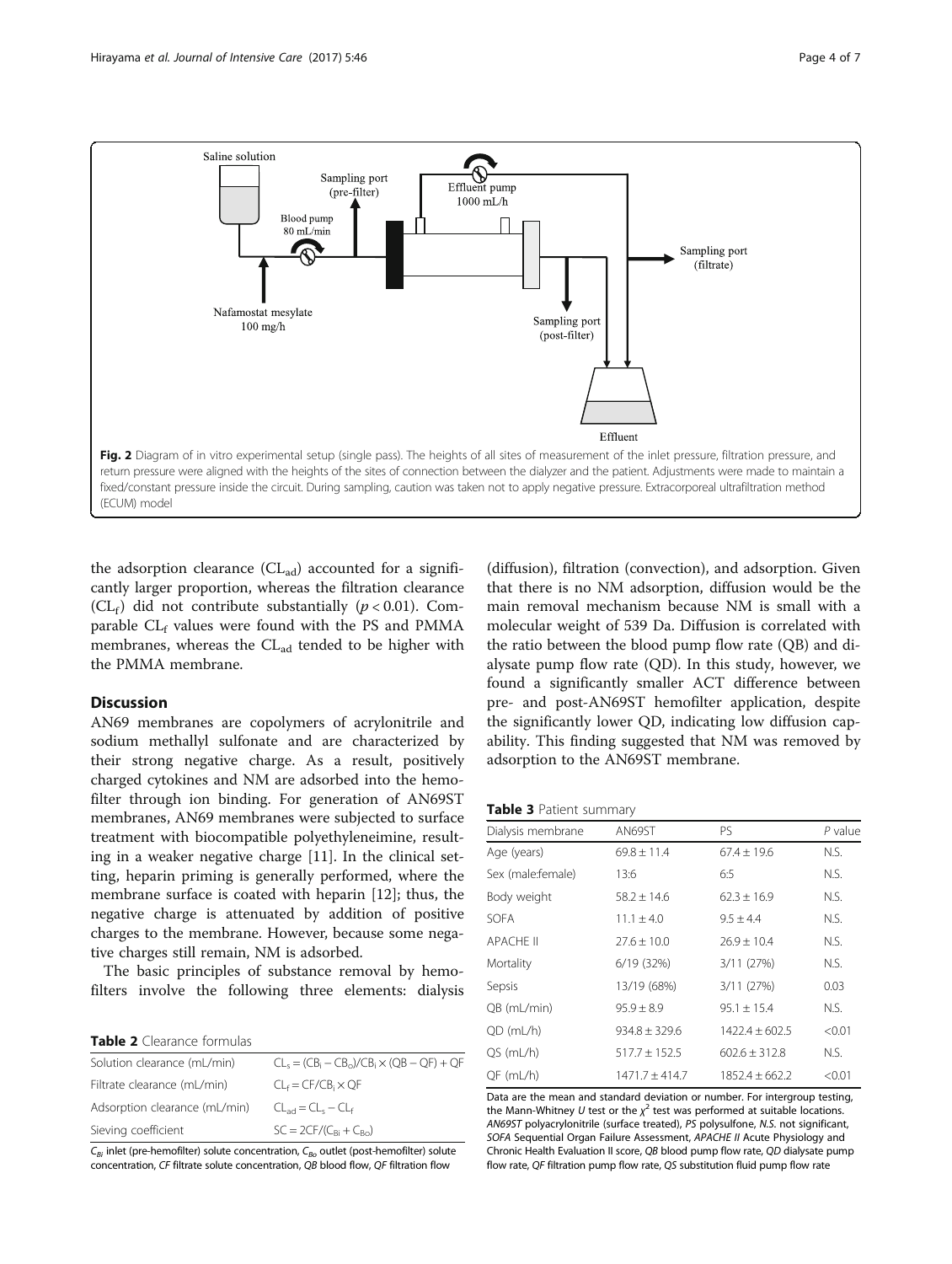<span id="page-4-0"></span>

The substance removal capability of each hemofilter can be calculated using the clearance equation. In the model that we used in our experiment, the dialysate was not used to eliminate the effects of solutes other than NM. Therefore, the elimination of NM was examined as a phenomenon that was due to filtration and adsorption.  $CL_{ad}$  is defined by the structure and charge of the membrane; the interactions among the charge, half-life, and size of the target substance; and the blood pump flow rate QB. Accordingly, the value of QB is considered to be the maximum value for  $CL_{ad}$  [\[13](#page-6-0)]. Our experiment was performed with a QB of 80 mL/min; therefore, the maximum value of  $CL_{ad}$ was 80 mL/min. In our experimental results, the  $CL_{ad}$ of the AN69ST membrane reached a level equivalent to the theoretical maximum value, showing the strength of the membrane's adsorptive power with regard to NM.  $CL_f$  represents the product of the filtration pump flow rate (QF) and the sieving coefficient (SC), and the SC is the percentage of solutes that pass through the pores of the hemofilter as a result of the filtration of substances. The three types of hemofilters that we used in our study had a maximal SC value of nearly 1.0 for NM (539.58 Da); therefore,  $CL_f = QF \times 1.0$ , and theoretically, the maximum value of  $CL_f$  was equal to the QF value [\[14](#page-6-0), [15](#page-6-0)]. The experiments conducted in our study were performed with a

QF of 1000 mL/h, i.e., 17 mL/min. The  $CL_f$  of the AN69ST membrane was extremely low because most of the NM was lost through adsorption  $CL_f =$ 0.3 mL/min). Additionally, for both the PS and PMMA membranes, the  $CL<sub>f</sub>$  reached the theoretical maximum value, showing that these membranes had high filtration capacity in the filtration of NM. The PMMA membrane had a neutral to weakly negative charge and had the ability to adsorb substances in the pores inside the membrane. As a result, the  $CL_{ad}$  of the PMMA membrane tended to be higher than that of the PS membrane.

There are some limitations in this study. First, the patient sample size was small. The proportions of men differed greatly; however, there were no significant differences between groups, possibly because of the small sample size. Second, the proportion of patients with sepsis was significantly higher in the AN69ST group. Sepsis-associated factors may have affected the NM adsorption ability of the AN69ST filter. Third, further studies are necessary to determine how the adsorption capacity of the circuit model used in our study may change over time. Additionally, only NM was measured in this study. Accordingly, measurements were performed using normal saline solution as the filling solution. In the clinical setting, various substances and drugs in the blood are also believed to be adsorbed.

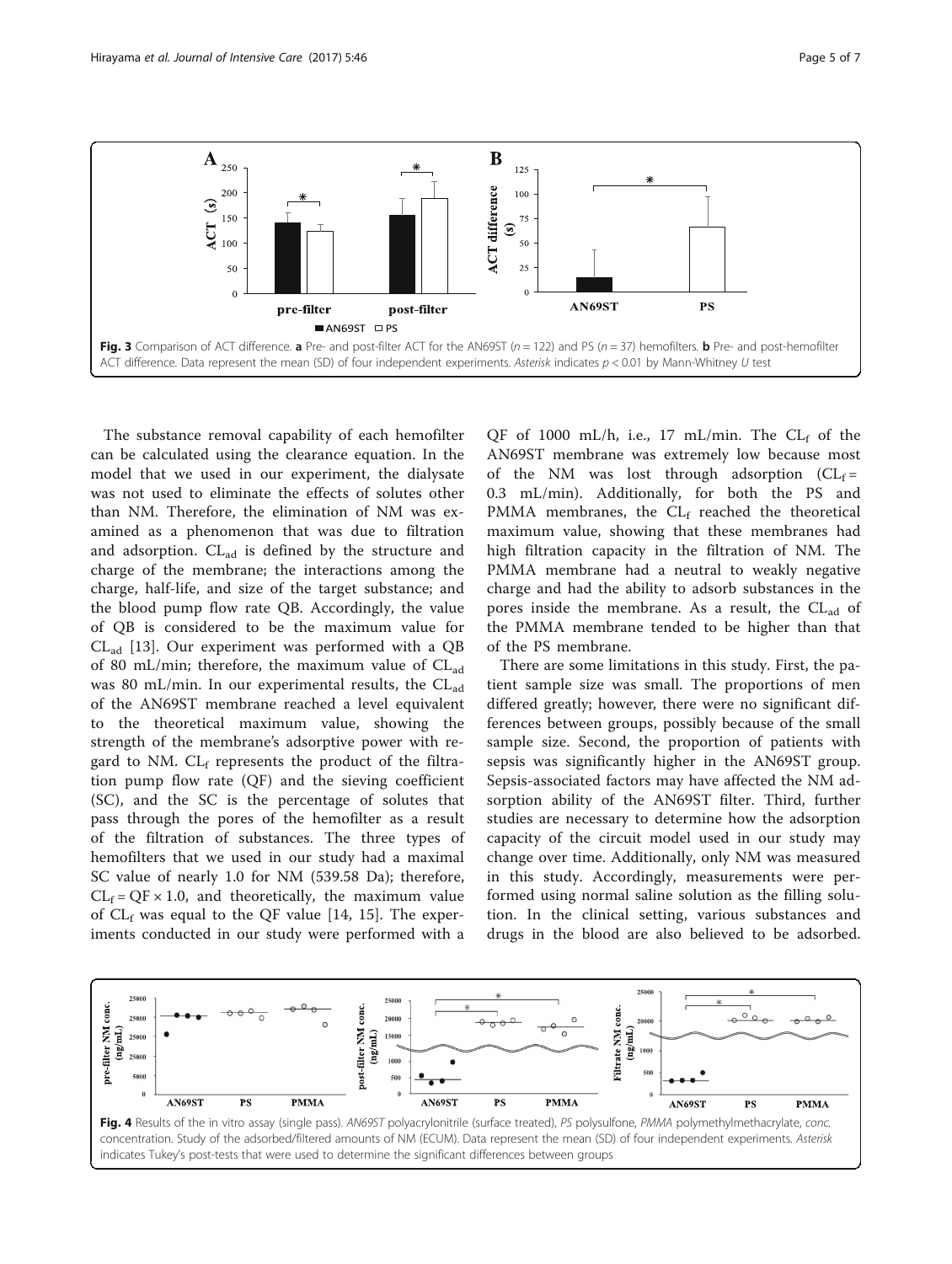<span id="page-5-0"></span>

Therefore, NM concentrations may need to be measured from samples collected from dialysis circuits attached to actual patients.

## Conclusions

In summary, a comparison of pre- and post-hemofilter findings revealed that in dialysis patients, the ACT difference was significantly lower with the AN69ST membrane than with the PS membrane. Moreover, our study showed that this was due to the high NM adsorption capacity of the AN69ST membrane. We suggest that in dialysis circuits using AN69ST membranes, administration of additional post-hemofilter doses of NM may be useful for the management of anticoagulant therapy.

#### Abbreviations

ACT: Activated clotting time; AN69: Polyacrylonitrile; AN69ST: Polyacrylonitrile (surface treated); CL<sub>ad</sub>: Adsorption clearance; CL<sub>f</sub>: Filtration clearance; CRRT: Continuous renal replacement therapy; ECUM: Extracorporeal ultrafiltration method; NM: Nafamostat mesylate; PMMA: Polymethylmethacrylate; PS: Polysulfone; QB: Blood pump flow rate; QD: Dialysate pump flow rate; QF: Filtration pump flow rate; QS: Substitution fluid pump flow rate; SC: Sieving coefficient; SDs: Standard deviations

#### Acknowledgements

We would like to thank Mr. Satoru Ezumi at the Department of Pharmacy, Okayama University Hospital; Dr. Tetsuya Yumoto at the Department of Emergency and Critical Care Medicine, Okayama University Graduate School of Medicine, Dentistry and Pharmaceutical Sciences; and Mr. Jun-ichi Ono at the Kawasaki University of Medical Welfare for substantial contributions to data management.

#### Funding

This study was supported by the Department of Traumatology and Emergency Intensive Care Medicine, Okayama University Graduate School of Medicine, Dentistry and Pharmaceutical Sciences and the Department of Pharmacy, Okayama University Hospital.

#### Availability of data and material

The datasets supporting the conclusion of this article are included within the article.

#### Authors' contributions

TH designed the study protocols, acquired the data, and performed the statistical analysis. NN helped with the statistical analysis and completed the manuscript for publication. YO and SU helped with acquiring data and advised the study methodology. YK, TS, TU, and AN supervised the interpretation of the results and writing of the reports. All authors have read and approved the final version of the manuscript.

#### Ethical approval and consent to participate

This study was conducted in accordance with the principles of the Declaration of Helsinki because our research included a study that used human data. Our study was approved by the Ethics Committee of Okayama University Hospital (approval no. Ken1610-510). The study includes retrospective data with the highest privacy policy standards; therefore, the requirement of informed consent was waived.

#### Consent for publication

Not applicable.

#### Competing interests

The authors declare that they have no competing interests.

#### Publisher's Note

Springer Nature remains neutral with regard to jurisdictional claims in published maps and institutional affiliations.

#### Author details

1 Department of Clinical Engineering, Okayama University Hospital, 2-5-1 Shikata-cho, Kita-ku, Okayama city 700-8558, Japan. <sup>2</sup>Department of Emergency and Critical Care Medicine, Okayama University Graduate School of Medicine, Dentistry and Pharmaceutical Sciences, Okayama University Hospital, 2-5-1 Shikata-cho, Kita-ku, Okayama city 700-8558, Japan. <sup>3</sup> Department of Pediatrics, Okayama University Hospital, 2-5-1 Shikata-cho, Kita-ku, Okayama city 700-8558, Japan. <sup>4</sup>Department of Pharmacy, Okayama University Hospital, 2-5-1 Shikata-cho, Kita-ku, Okayama city 700-8558, Japan. 5 Department of Pediatrics, Division of Infectious Diseases and Immunology, Cedars-Sinai Medical Center, 8700 Beverly Blvd., Los Angeles, CA 90048, USA.

## Received: 6 January 2017 Accepted: 11 July 2017 Published online: 18 July 2017

#### References

- 1. Forni LG, Hilton PJ. Continuous hemofiltration in the treatment of acute renal failure. N Engl J Med. 1997;336:1303–9.
- 2. Morabito S, Guzzo I, Solazzo A, Muzi L, Luciani R, Pierucci A. Continuous renal replacement therapies: anticoagulation in the critically ill at high risk of bleeding. J Nephrol. 2003;16:566–71.
- 3. Ohtake Y, Hirasawa H, Sugai T, Oda S, Shiga H, Matsuda K, et al. Nafamostat mesylate as anticoagulant in continuous hemofiltration and continuous hemodiafiltration. Contrib Nephrol. 1991;93:215–7.
- 4. Akizawa T, Koshikawa S, Ota K, Kazama M, Mimura N, Hirasawa Y. Nafamostat mesilate: a regional anticoagulant for hemodialysis in patients at high risk for bleeding. Nephron. 1993;64:376–81.
- 5. Shiga H, Hirasawa H. Continuous hemodiafiltration with a cytokineadsorbing hemofilter in patients with septic shock: a preliminary report. Blood Purif. 2014;38:211–8.
- 6. Hattori N, Oda S. Cytokine-adsorbing hemofilter: old but new modality for septic acute kidney injury. Renal Replace Ther. 2016;41:2.
- 7. Renaux J, Thomas M, Crost T, Loughraieb N, Vantard G. Activation of the kallikrein-kinin system in hemodialysis: role of membrane electronegativity, blood dilution, and pH. Kidney Int. 1999;55:1097–103.
- 8. Inagaki O, Nishian Y, Iwaki R, Nakagawa K, Takamitsu Y, Fujita Y. Adsorption of nafamostat mesilate by hemodialysis membranes. Artif Organs. 1992;16: 553–8.
- 9. Désormeaux A, Moreau ME, Lepage Y, Chanard J, Adam A. The effect of electronegativity and angiotensin-converting enzyme inhibition on the kinin-forming capacity of polyacrylonitrile dialysis membranes. Biomaterials. 2008;29:1139–46.
- 10. Nishida O, Yumoto M, Moriyama K, Shimomura Y, Miyasho T, Yamada S. Possible adsorption mechanism of high mobility group box 1 protein on polyacrylonitrile (AN69ST) membrane filter. Crit Care. 2012;16:135–6.